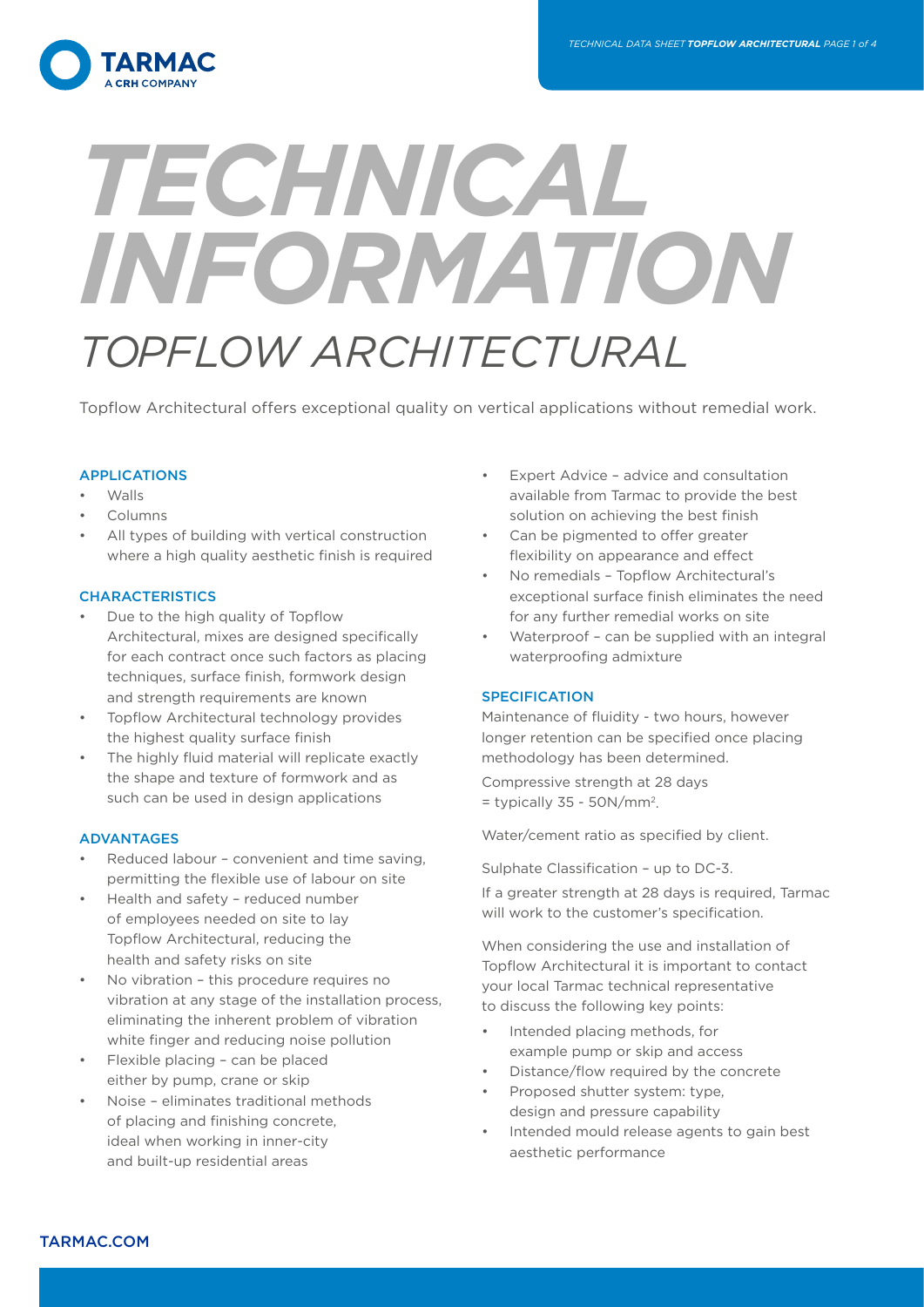

# CHECK LIST BEFORE POURING

In order to achieve the full potential of Topflow Architectural it is necessary to follow established best practices.

Please review and initial the guidelines below before pouring commences:

| <b>TOPFLOW ARCHITECTURAL</b>                                                                                                                                                                                                                                                                                                      | Customer<br>Initial |
|-----------------------------------------------------------------------------------------------------------------------------------------------------------------------------------------------------------------------------------------------------------------------------------------------------------------------------------|---------------------|
| Minimum 3m <sup>3</sup> orders to ensure quality product.                                                                                                                                                                                                                                                                         |                     |
| Form pressure:                                                                                                                                                                                                                                                                                                                    |                     |
| • Design small columns for hyrdrostatic head (already typical practice for regular concrete)                                                                                                                                                                                                                                      |                     |
| • Walls - do not exceed designed pour rate (decrease rate in cooler temperatures)                                                                                                                                                                                                                                                 |                     |
| • For specific form pressure concerns, contact Tarmac for accurate form pressure predictions                                                                                                                                                                                                                                      |                     |
| Ensure all joints and holes are sealed (holes <5mm will tend to seal after leaking some paste - avoid gaps that<br>may open)                                                                                                                                                                                                      |                     |
| Ensure the bottom and corners of formwork are well braced to prevent blowouts.                                                                                                                                                                                                                                                    |                     |
| Do not place Topflow Architectural against hot formwork, as this may cause surface defects and pour lines.<br>Cool with shading or sprinkling with water (remove water from forms).                                                                                                                                               |                     |
| Ensure there is no water in forms to prevent sand streaking. Ensure no debris in forms.                                                                                                                                                                                                                                           |                     |
| Do not apply vibration to Topflow Architectural as this will cause segregation.                                                                                                                                                                                                                                                   |                     |
| If using pumps, ensure pump lines are primed prior to start. Do not allow priming water/grout to be placed<br>in forms. Pump off concrete until a consistent product is coming out of the line otherwise segregation may<br>occur.                                                                                                |                     |
| If using a skip avoid saturating the skip with release agent as this can cause segregation or discolouration of<br>the concrete. Ensure there is no water in the skip before filling up with concrete.                                                                                                                            |                     |
| Topflow Architectural must be placed within two hours of batching. Ensure your pour is sequenced correctly<br>and your local Tarmac dispatch office is aware of your requirements.                                                                                                                                                |                     |
| Synthetic or vegetable oil form release agents recommended. Depending on the formwork material and the<br>ambient temperature when pouring, we can make recommendations on the optimal choice of the demoulding<br>agent. DO NOT use mineral oil release agents. Wipe off any excess form release oil. Use as little as possible. |                     |
| Ensure forms are watertight. Leaks will cause voids, discoloration and honeycombing.                                                                                                                                                                                                                                              |                     |
| Erect your forms as quickly as possible after applying the release oil. Do not leave longer than 12 hours before<br>pouring the Topflow Architectural concrete.                                                                                                                                                                   |                     |
| Avoid long gaps in placing between lifts to prevent pour lines. Ideally ensure a continual supply of concrete.                                                                                                                                                                                                                    |                     |
| Whether placed by skip or pump, the flow must be continuous and steady. Allowing Topflow Architectural to<br>'trickle' can cause segregation.                                                                                                                                                                                     |                     |
| Placing with collapsable tremmie pipes is preferred. The tremmie must be watertight.                                                                                                                                                                                                                                              |                     |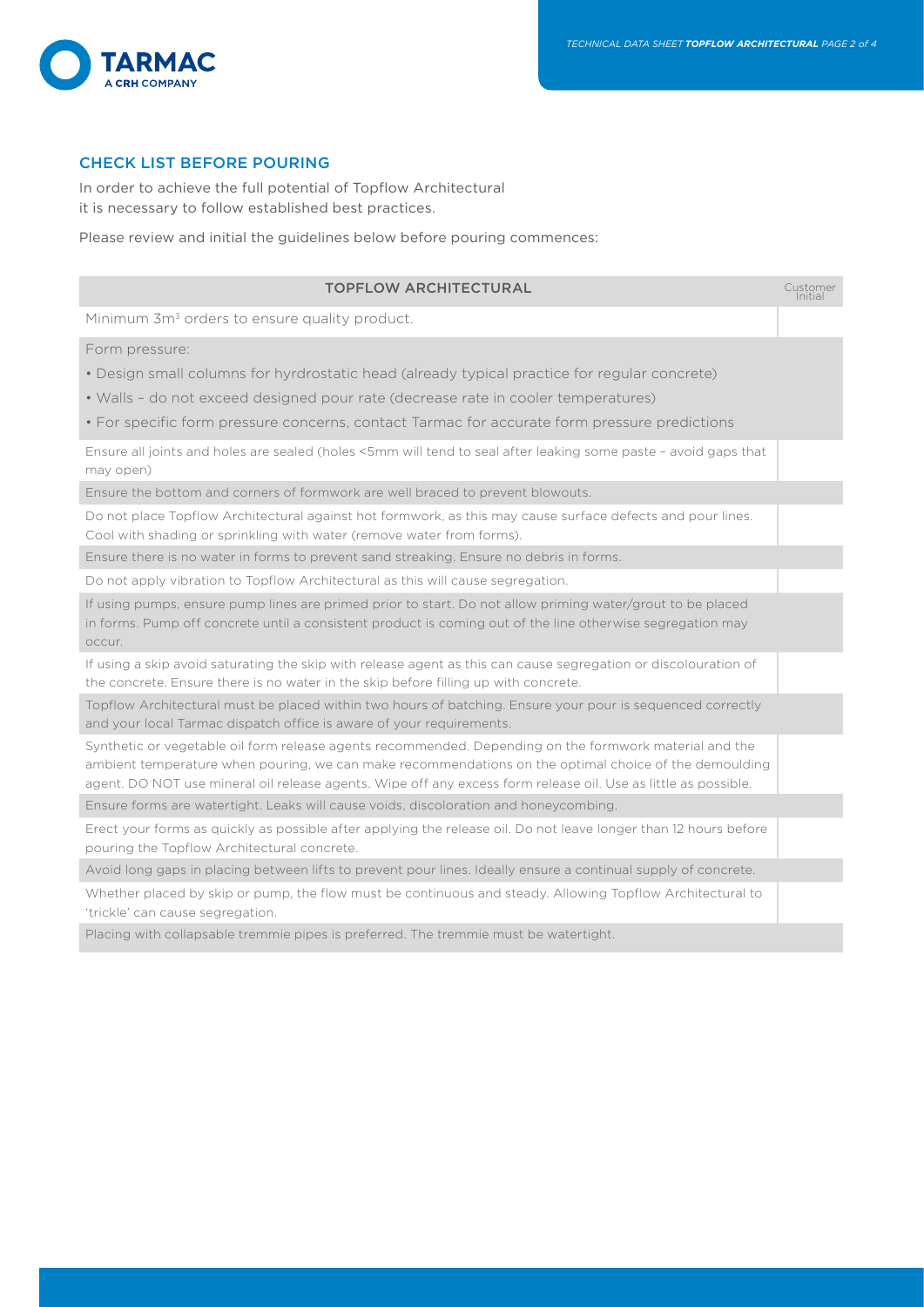

#### FREQUENTLY ASKED QUESTIONS

#### 1. WHAT IS THE BEST METHOD OF PLACING?

The best method of placing for Topflow Architectural is by controlled placement, either by pumping or by crane, skip and tremmie. By following some simple rules excellent finishes are readily obtainable. We will be happy to provide guidance for your application.

#### 2. HOW HIGH CAN I POUR?

The maximum height of concrete that can be placed is limited by the shutter design, Topflow Architectural can be pumped further vertically than ordinary pumpable concrete. As a rule of thumb, standard UK formwork design up to three metres in height is sufficiently robust to withstand the pressures exhibited by Topflow Architectural. Please ensure that you speak to your formwork suppliers before commencing a pour.

## 3. WHAT DO I HAVE TO DO DIFFERENTLY TO MY SHUTTER TO TAKE TOPFLOW?

There are two key factors affecting the design of formwork, hydrostatic pressure, which is the pressure exerted by the concrete, and the surface condition. As Topflow Architectural is used to obtain high quality finishes we normally recommend the concrete is placed to the full height in a single, unbroken pour. When designing the formwork the designer should allow for the development of the full hydrostatic head. Again we will be happy to provide advice for your specific application.

## 4. WHAT MOULD OIL DO I HAVE TO USE AND HOW MUCH DO I PUT ON?

We advise the use of 'Chrysodem Bio 2' supplied by Chryso as this product has been developed specially for self-compacted concrete. Chrysodem must be lightly sprayed onto the shutter face and the excess removed using a squeegee. We would also suggest experimenting with the application of the release agent to achieve the finish that best suits the application. Also, leave the application of the release agent as late as possible before erecting the forms.

## 5. DO I HAVE TO VIBRATE ONCE THE CONCRETE IS IN THE SHUTTER?

No, Topflow products should not be vibrated as this will cause segregation.

## 6. WILL I BE ABLE TO POUR MY WALL FROM ONE POINT?

That will depend on the length of the wall; the actual distance Topflow Architectural will flow depends upon a number of factors such as the dimensions of the section, reinforcement arrangement and cast in items. Typically if a wall is less than 12m long you can pour from the central point, if it is more than 12m you may need to place in two locations. To ensure the best possible finish the concrete should not flow more than six metres in each direction.

## 7. WHAT FLOW WILL I GET IN EACH DIRECTION FROM ONE POINT?

The concrete will flow freely for a distance of six or more metres from one central point. However, to preserve the quality of finish it is advisable to limit the distance to around six metres.

## 8. WHAT SORT OF FINISH CAN I EXPECT?

If all the recommendations for the construction and preparation of shutter faces and those for placing the concrete are followed, the surface finish will be of a highest quality. There will be few, if any, surface defects with a diameter greater than 5mm.

## 9. WILL THE DENSITY OF THE STEEL PROHIBIT THE FLOW OF THE CONCRETE?

No, even if there is a high-density and congested reinforcement, the concrete will flow freely around the steel without assistance.

#### 10. HOW MANY PEOPLE WILL I NEED TO POUR?

Usually a team of two, possibly three persons will be sufficient to place substantial volumes relatively quickly. The main task is the control of the placing rate, finishing of the exposed surface is minimal.